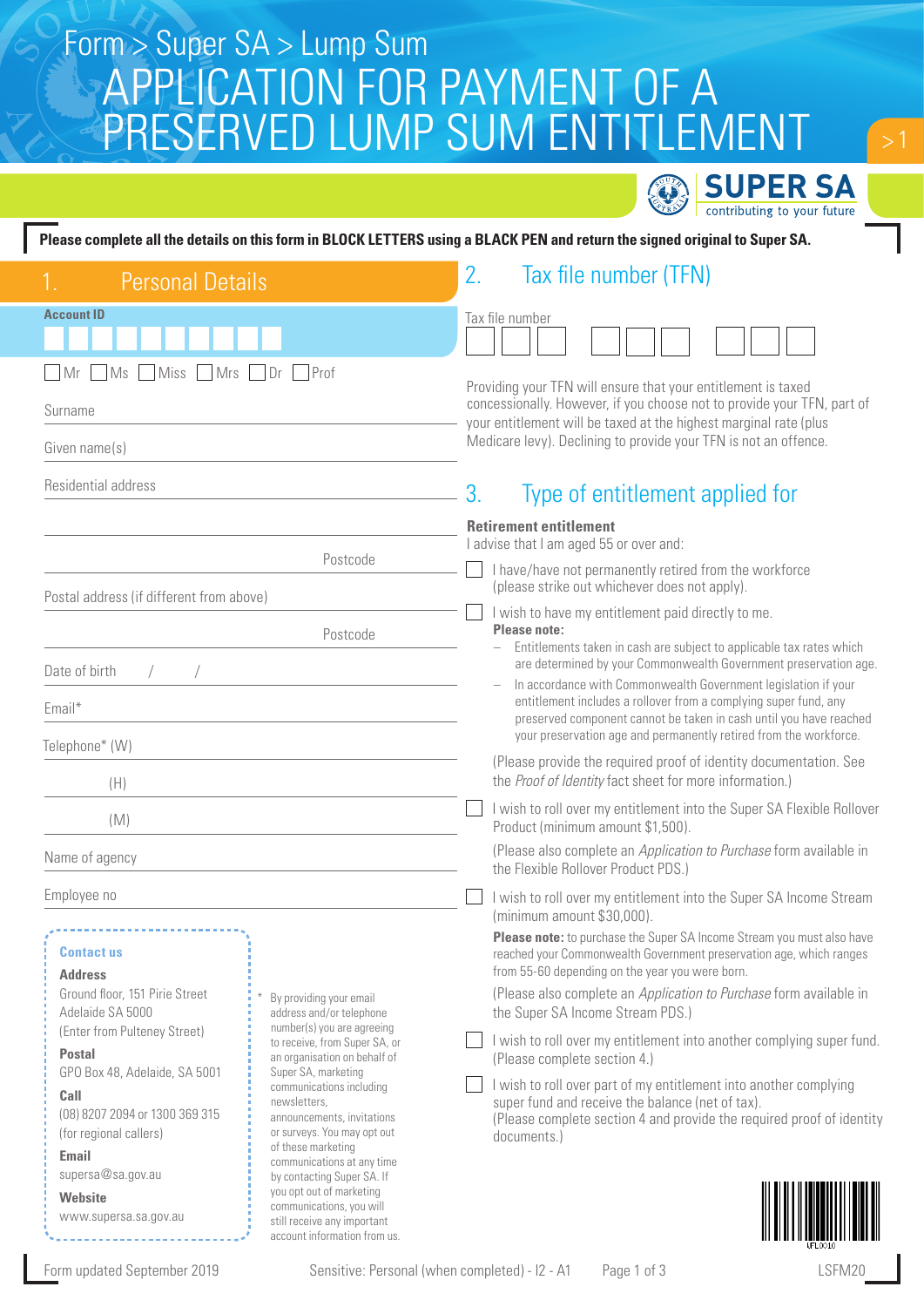# APPLICATION FOR PAYMENT OF A Form > Super SA > Lump Sum PRESERVED LUMP SUM ENTITLEMENT



 $> 2$ 

## **Please complete all the details on this form in BLOCK LETTERS and return the signed original to Super SA.**

#### **Important**



If you wish to nominate a new bank account for your benefit to be paid to, we require you to provide a bank statement (eg printed statement or online statement from a bank or credit union) for the account. These statements need to be current (ie less than 12 months old) and must show your BSB, account number and your full name on the account.

**Please note** payments cannot be made to third party accounts, credit cards or overseas accounts. Super SA does not accept responsibility for rejection of transfer due to incorrect account details being provided by you.

#### **Electronic transfer of funds**

Complete this section if you wish to have all or part of your entitlement paid directly to you via electronic funds transfer.

#### **Complete the following:**

Account name (account holder name)

| Branch |
|--------|
|        |

| BSB number (compulsory)<br>Account number | When completing your account details, please<br>use numbers only. Characters and symbols will<br>not be recognised. For more information,<br>contact your financial institution. |
|-------------------------------------------|----------------------------------------------------------------------------------------------------------------------------------------------------------------------------------|

#### **Other entitlement**

I advise that I am under age 55 and:

I wish to roll over my entitlement into the Super SA Flexible Rollover Product (minimum amount \$1,500)\*. (Please also complete an *Application to Purchase* form available in the Flexible Rollover Product PDS.)

I wish to roll over my total entitlement to another complying super fund. (Please complete section 4.)

- I wish to apply for my entitlement on the grounds of DISABILITY.
	- You must also complete a *Claim for Disablement Entitlements* form.
	- You are responsible for any doctor's fees charged for the completion of the medical report section of the *Claim for Disablement Entitlements* form.
	- If you are intending to roll over your entitlement please complete section 4.
	- If you are applying for all or part of your entitlement to be paid directly to you please provide the required proof of identity documents. See the *Proof of Identity* fact sheet for more information.

## 4. Request to Roll Over an Entitlement

Please complete this section if you want to roll over any part of your entitlement into another complying super fund. All rollover payments will be forwarded direct to the fund you nominate below:

Name of rollover fund

New policy/member number

Rollover fund ABN

Rollover fund USI

*If your fund has no USI then please provide the following information:* Cheques to be made payable to

Postal address of rollover institution

Postcode and the property of the property of the property of the property of the property of the property of the property of the property of the property of the property of the property of the property of the property of t

## **Rollover payment details**

Amount to be rolled over \$ Amount to be retained in cash (gross) \$

*If you wish to roll over your entitlement to more than one fund, please attach the relevant documentation to this application. Note: If we are unable to verify that the rollover super fund is a complying fund, we will require you to provide a letter of compliance*.



All SMSF (Self Managed Super Fund) payments will be sent c/- the Fund details, as registered with the Taxation Office. Please ensure that this information is up to date.

Form updated September 2019 Sensitive: Personal (when completed) - I2 - A1 Page 2 of 3